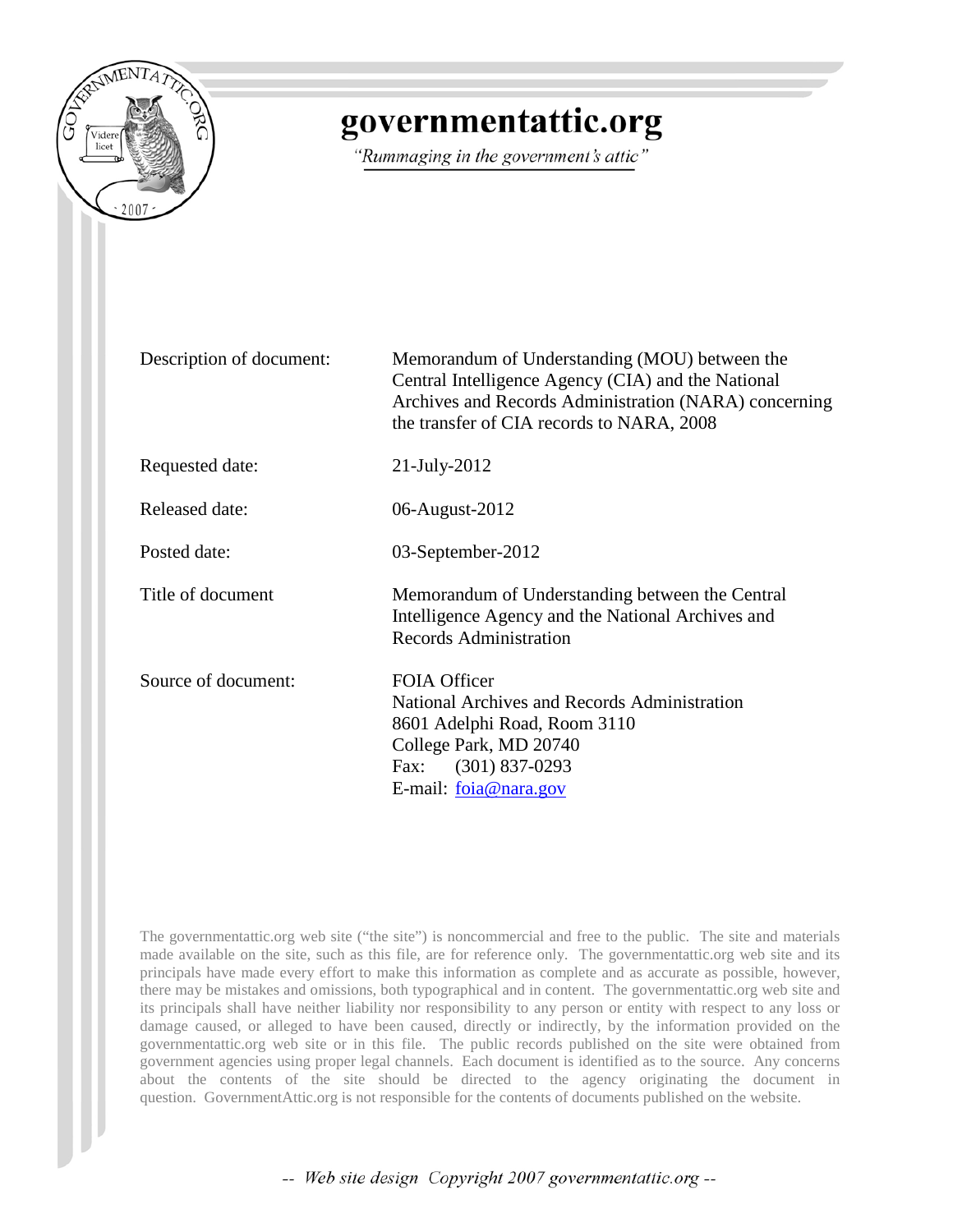

August 6, 2012

# Re: Freedom of Information Act Request NGC12-190

This is in response to your Freedom of Information Act (FOIA) request of July 21, 2012, for the current Memorandum of Understanding (MOU) between the Central Intelligence Agency and the National Archives and Records Administration concerning the transfer of CIA records to NARA. It was received in this office on June 30, 2012, and assigned tracking number NGC12-190.

I am providing you a copy of the MOU signed in 2008 by the Archivist of the United States and the Director of the CIA. It is released in full. I believe this fully satisfies your request.

You may appeal the processing of your FOIA request by writing to the Deputy Archivist (ND), National Archives and Records Administration, College Park, MD 20740 within 35 calendar days and explain why you think our response does not meet the standards of the FOIA. Both the letter and the envelope should be clearly marked "Freedom of Information Act Appeal." Please include the tracking number NGC12-190 in your appeal letter.

Sincerely,

JAY OLIN NARA Deputy FOIA Officer Office of General Counsel

Enclosures

NATIONAL ARCHIVES *ar1d*  RECORDS ADMINISTRATION 8601 ADELPHI ROAD COLLEGE PARK. MD 20740-6001 *www.archives.gov*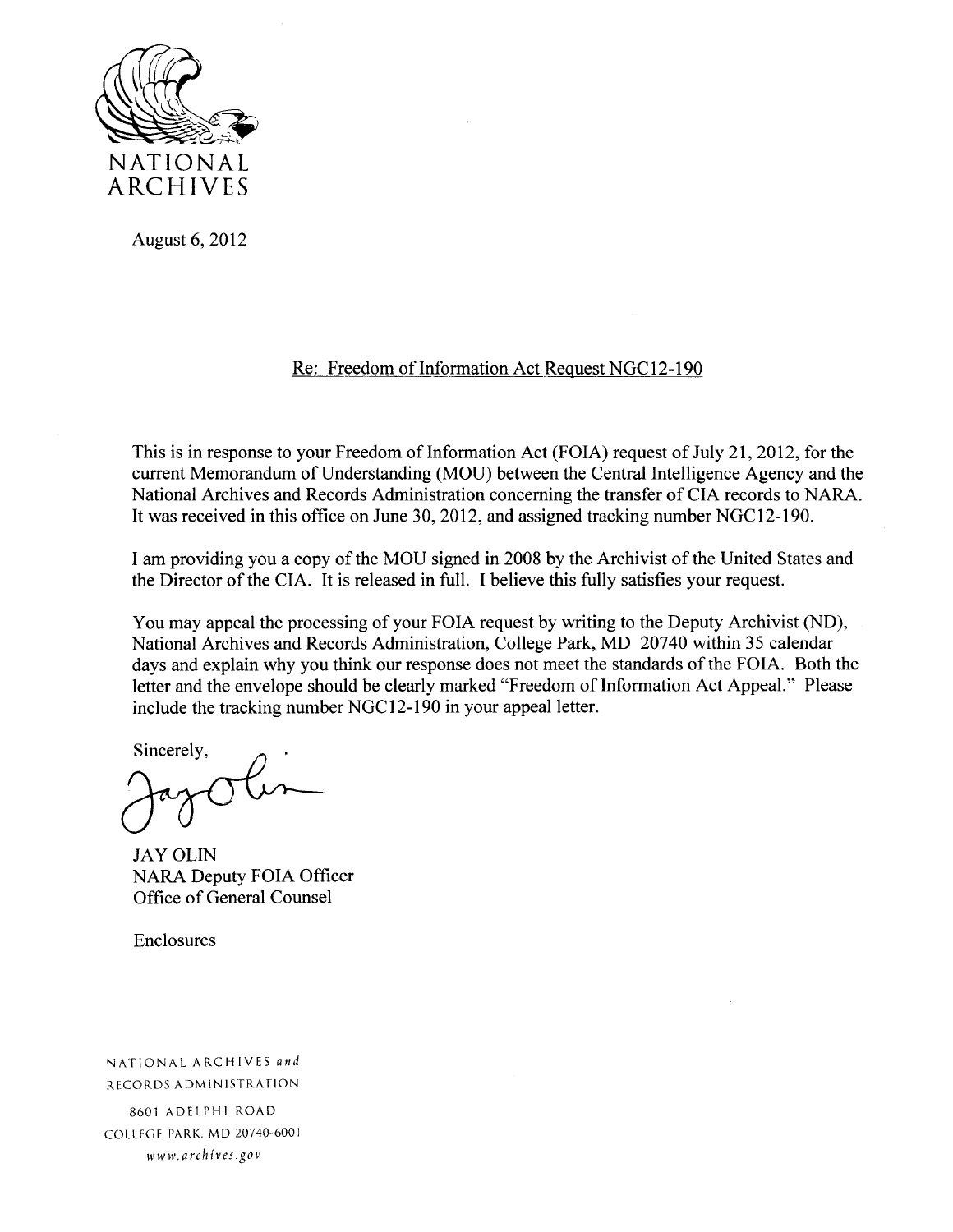## MEMORANDUM OF UNDERSTANDING BETWEEN

## THE CENTRAL INTELLIGENCE AGENCY

# AND THE NATIONAL ARCHIVES AND RECORDS ADMINISTRATION

1. In accordance with Executive Order 12958, as amended, and 44 U.S.C. 2108, this memorandum of understanding (MOU) serves as a procedural agreement to memorialize the conditions which govern the treatment of Federal records of the Central Intelligence Agency (CIA) transferred to the legal custody of the National Archives and Records Administration (NARA). Further, this MOU establishes the procedures that NARA and the CIA will follow in reviewing for public disclosure Federal records of the CIA and of other agencies and organizations within NARA's legal custody that contain identifiable and classified CIA information and/or identifiable information protected by CIA statutes that would also constitute withholding statutes under section (b) (3) of the Freedom of Information Act (FOIA). This MOU also establishes the procedures that NARA and the CIA will follow in reviewing for public disclosure CIA Office of General Counsel records that are specifically marked and identified on a SF 258 as containing attorney-client and/or attorney work product privileged information. This MOU does not apply to Presidential records.

2. Section 3.2(c) of Executive Order 12958, as amended, provides, in pertinent part, that:

Classified records accessioned into [NARA] as of the effective date of this order shall be declassified or downgraded by the Archivist of the United States (Archivist) in accordance with this order, the directives issued pursuant to this order, agency declassification guides, and any existing procedural agreement between the Archivist and the relevant agency head.

3. Section 3.3(a) of Executive Order 12958, as amended, provides, in pertinent part, that:

Subject to paragraphs (b)-{e) of this section, on December 31, 2006, all classified records that (1) are more than 25 years old and (2) have been determined to have permanent historical value under title 44, United States Code, shall be automatically declassified whether or not the records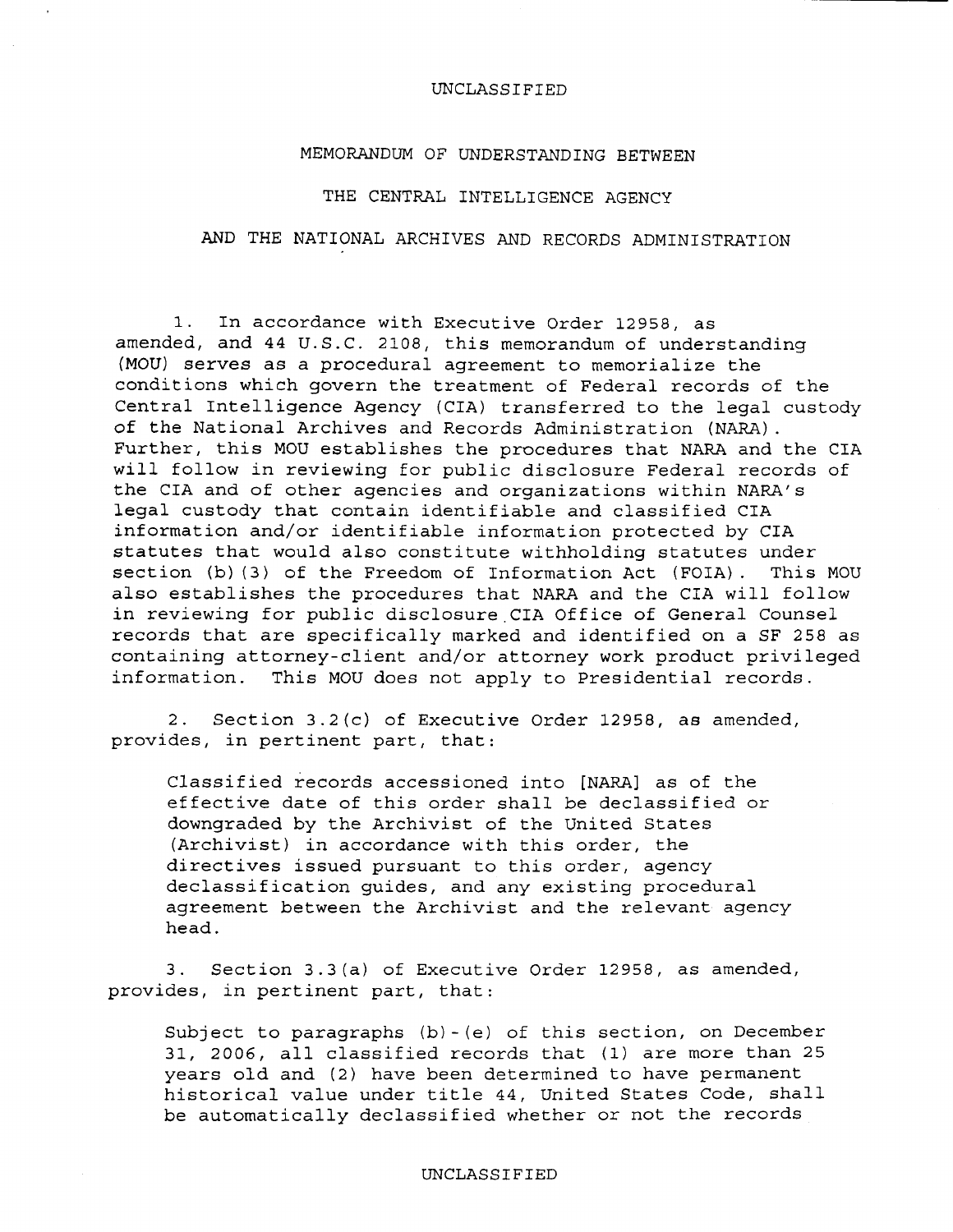have been reviewed. Subsequently, all classified records shall be automatically declassified on December 31 of the year that is 25 years from the date of its original classification, except as provided in paragraphs (b)-(e) of this section.

4. Section 3.6 of Executive Order 12958, as amended, provides, in pertinent part, that:

In response to a request for information under the Freedom of Information Act, the Privacy Act of 1974, or the mandatory review provisions of this order, or pursuant to the automatic declassification or systematic review provisions of this order:

(a) An agency may refuse to confirm or deny the existence or nonexistence of requested records whenever the fact of their existence or nonexistence is itself classified under this order or its predecessors.

(b) When an agency receives any request for documents in its custody that contain information that was originally classified by another agency, or comes across such documents in the process of the automatic declassification or systematic review provisions of this order, it shall refer copies of any request and the pertinent documents to the originating agency for processing, and may, after consultation with the originating agency, inform any requester of the referral unless such association is itself classified under this order or its predecessors. In cases in which the originating agency determines in writing that a response under paragraph (a), of this section, is required, the referring agency shall respond to the requester in accordance with that paragraph.

5. Section 2108 of title 44 of the U.S. Code provides, in pertinent part, that:

(a) The Archivist shall be responsible for the custody, use, and withdrawal of records transferred to him. When records, the use of which is subject to statutory limitations and restrictions, are so transferred, permissive and restrictive statutory provisions with respect to the examination and use of records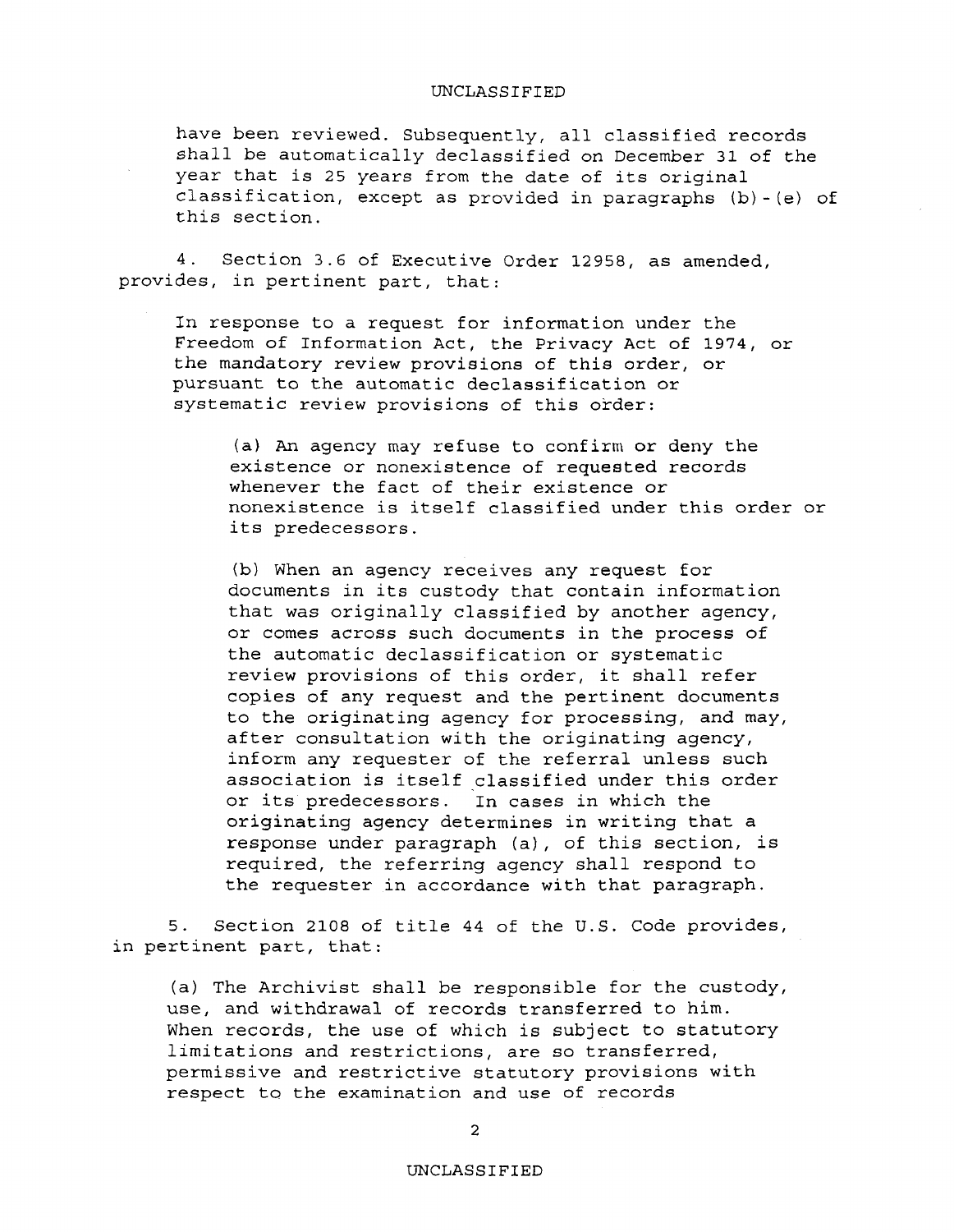applicable to the head of the agency from which the records were transferred or to employees of that agency are applicable to the Archivist and to the employees of the National Archives and Records Administration, respectively .

... Statutory and other restrictions referred to in this subsection shall remain in force until the records have been in existence for thirty years unless the Archivist by order, having consulted with the head of the transferring Federal agency or his successor in function, determines, with respect to specific bodies of records, that for reasons consistent with standards established in relevant statutory law, such restrictions shall remain in force for a longer period.

6. (a) The CIA and NARA hereby agree that this MOU reflects the determination of the Archivist of the United States, pursuant to 44 U.S.C 2108, that:

(1) NARA shall abide by all statutory limitations and restrictions applicable to the protection of records containing classified CIA information or information protected by CIA statutes that would also constitute withholding statutes under section (b) (3) of the FOIA until the CIA has determined that such limitations and restrictions are no longer necessary or, with respect to CIA classified information, such information is properly declassified after:

*(a)* CIA review (regardless of whether the information is found in CIA records or the records of other agencies or organizations, or whether the information is older than thirty years); or

*(b)* Referral to CIA in accordance with section 3.3(h) of Executive Order 12958, as amended, when such information is being processed by NARA for automatic declassification under section 3.3 of the Order; and

(2) In addition to any classification review conducted by CIA, NARA shall review all CIA information identified in paragraph 6(b) (5) of this MOU in accordance with the procedures of that paragraph regardless of whether the information is older than thirty years.

(b) It is also agreed that when NARA locates information that (i) NARA determines is responsive to a request from anyone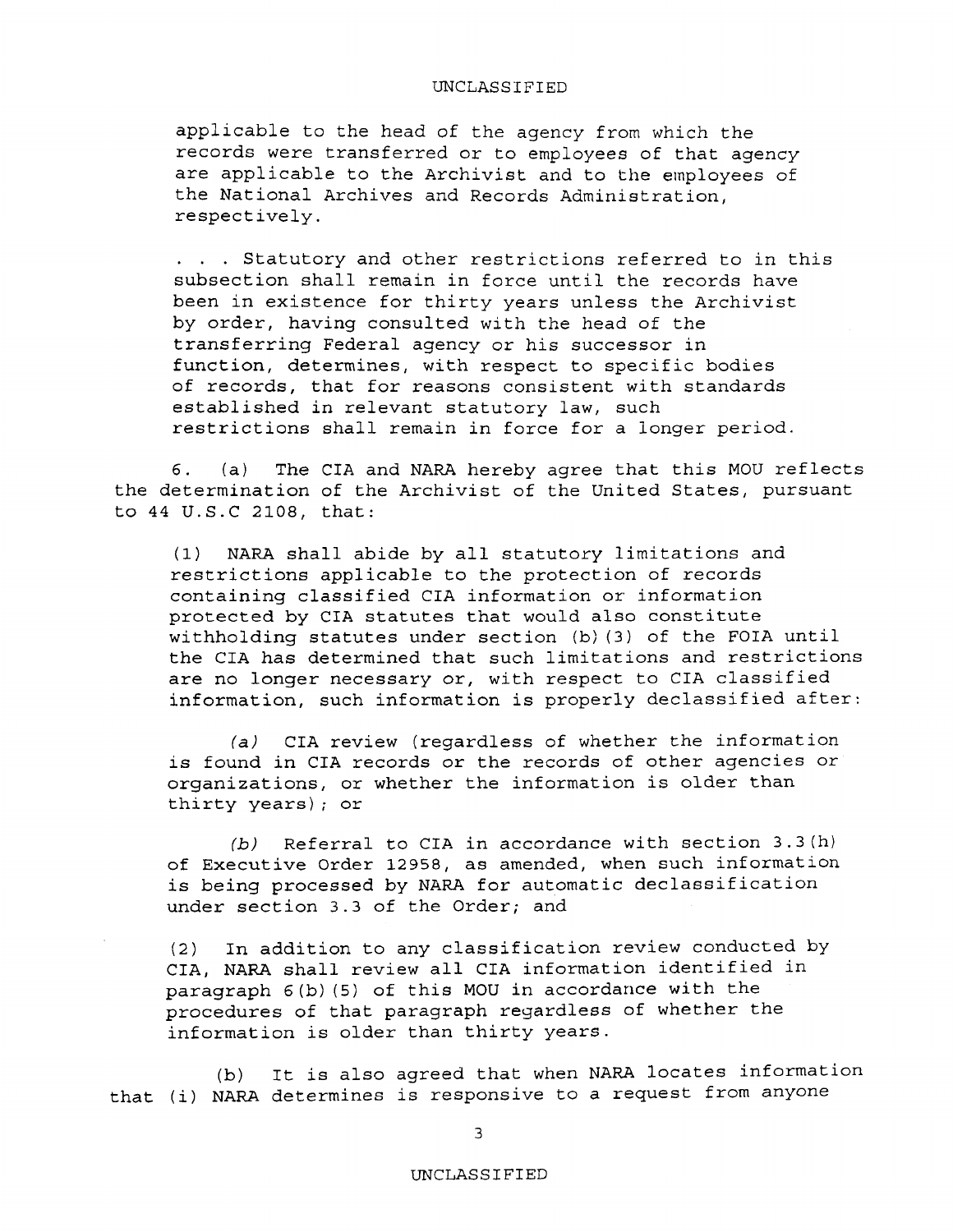pursuant to the Freedom of Information Act, the Privacy Act (to the extent it applies to NARA), the Mandatory Declassification Review provisions of Executive Order 12958, as amended, or *in*  connection with any judicial or administrative proceeding, or a request from any federal, state, local, tribal, or foreign government entity; and (ii) is contained in a CIA document in the custody of NARA, or is identifiable CIA information contained in a document of another agency or organization that is in the custody of NARA (other than a first party request from the originating agency); and (iii) consists of information CIA has not previously reviewed and approved for release in whole or in part, NARA, prior to responding to the request, shall:

(1) Refer copies of the request and the pertinent records to the CIA through established channels to determine whether the records contain currently classified information (and have not already been subject to automatic declassification) or contain information currently protected by CIA statutes that would also constitute withholding statutes under section (b) (3) of the FOIA and therefore cannot be released. If a CIA-originated record requested under the Freedom of Information Act or the Mandatory Declassification Review (MDR) provisions of Executive Order 12958, as amended, has been previously released by CIA and is available on the CREST System, NARA may offer to provide requesters with the CREST version in lieu of processing the record under the FOIA or under the MDR provisions of the Executive Order, and referring the record to CIA;

(2) After consultation with the CIA, inform any requester of the referral to CIA, unless such association is itself classified under Executive Order 12958, as amended. In cases where referral to CIA cannot be acknowledged and the CIA determines in writing that the existence or nonexistence of responsive records is classified, NARA shall, without identifying the CIA, inform the requester that NARA will neither confirm nor deny the existence or nonexistence of responsive information. In cases where referral to CIA cannot be acknowledged, but CIA determines that the existence or nonexistence of responsive records is not classified, NARA shall, without identifying the CIA, provide the requester with CIA's review and release determinations;

(3) Not release to the public any information from classified CIA records and records protected by CIA statutes that would also constitute withholding statutes under section {b) (3) of the FOIA, or records of other agencies or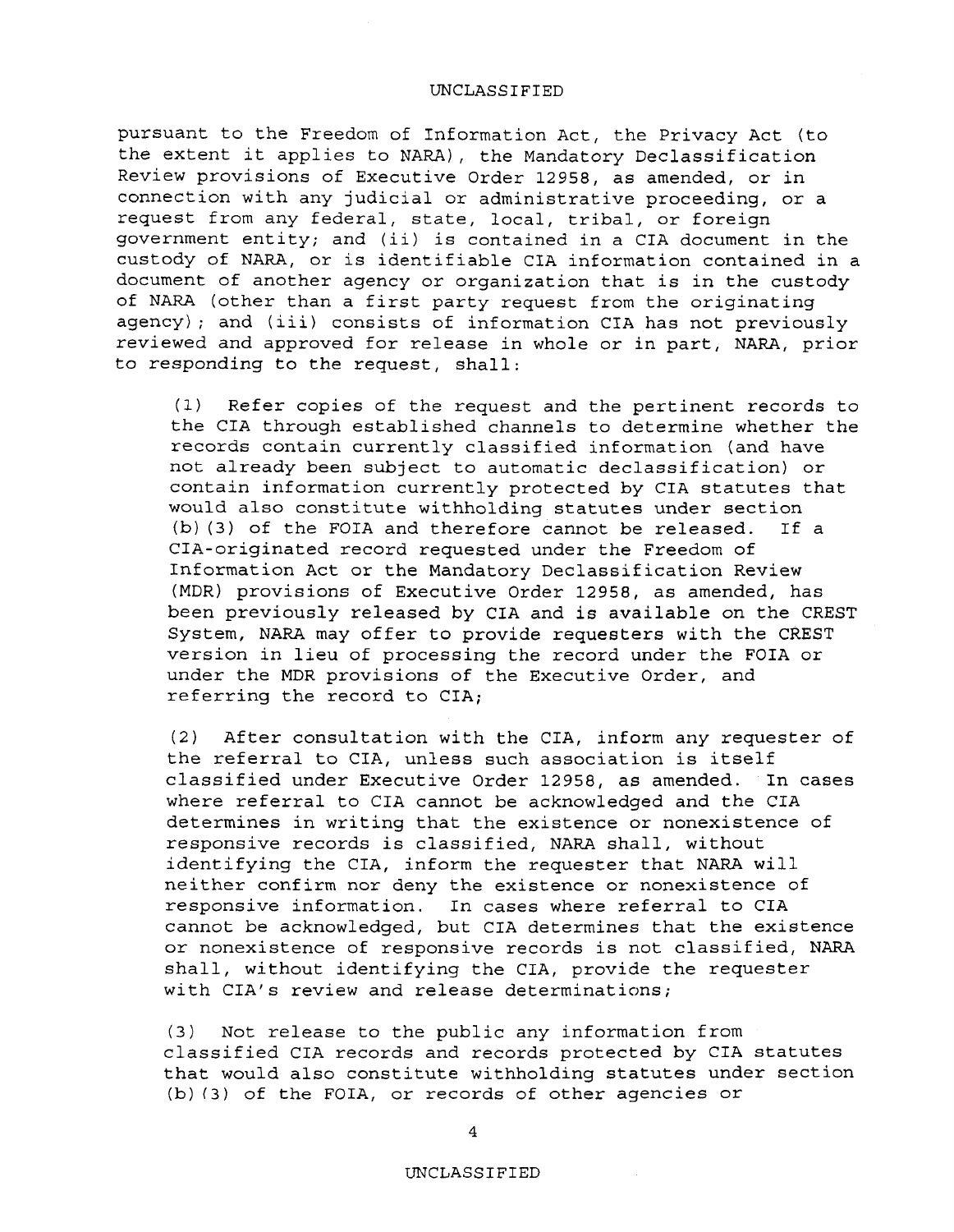organizations containing identifiable classified CIA information or CIA information protected by CIA statutes that would also constitute withholding statutes under section (b) (3} of the FOIA, without the written approval of the CIA (subject to section 3.3(h) of Executive Order 12958, as amended, with respect to information being processed by NARA for automatic declassification under section 3.3 of the Order), unless the CIA has provided NARA with an express written authorization (executed subsequent to the effective date of this MOU<sup>1</sup>) to release specific categories of records after any specific items of classified CIA information, or CIA information protected by CIA statutes that would also constitute withholding statutes under section (b) (3) of the FOIA, identified by CIA in its written authorization have been redacted as directed by CIA;

(4) Provide to the CIA, at the time of each substantive update or at CIA's request, a copy of its procedures for the protection of classified CIA information and CIA information protected by CIA statutes that would also constitute withholding statutes under section (b) (3) of the FOIA; and

(5) Consult with the CIA with respect to retired records from the CIA Office of General Counsel that are specifically marked and identified on a SF 258 as containing attorneyclient and/or attorney work product privileged information that the CIA believes warrants continued protection under 28 U.S.C. 2072 and also, in response to any FOIA request, under section (b) (5) of the FOIA, after such records are transferred to NARA.

7. In conjunction with NARA's efforts, it is agreed that the CIA shall:

(a) Review the copies of the document request as well as the pertinent records referred to CIA by NARA;

(b) Inform NARA of the results of the CIA's review of the information and the CIA's decision regarding whether the requested CIA informacion shall be withheld or released, in whole or in part;

(c) Provide a written response to NARA in those cases

<sup>&</sup>lt;sup>1</sup> Any written authorizations that CIA has provided to NARA on specific FOIA or MDR cases that remain in NARA's processing queue shall continue in effect after the execution of the MOU.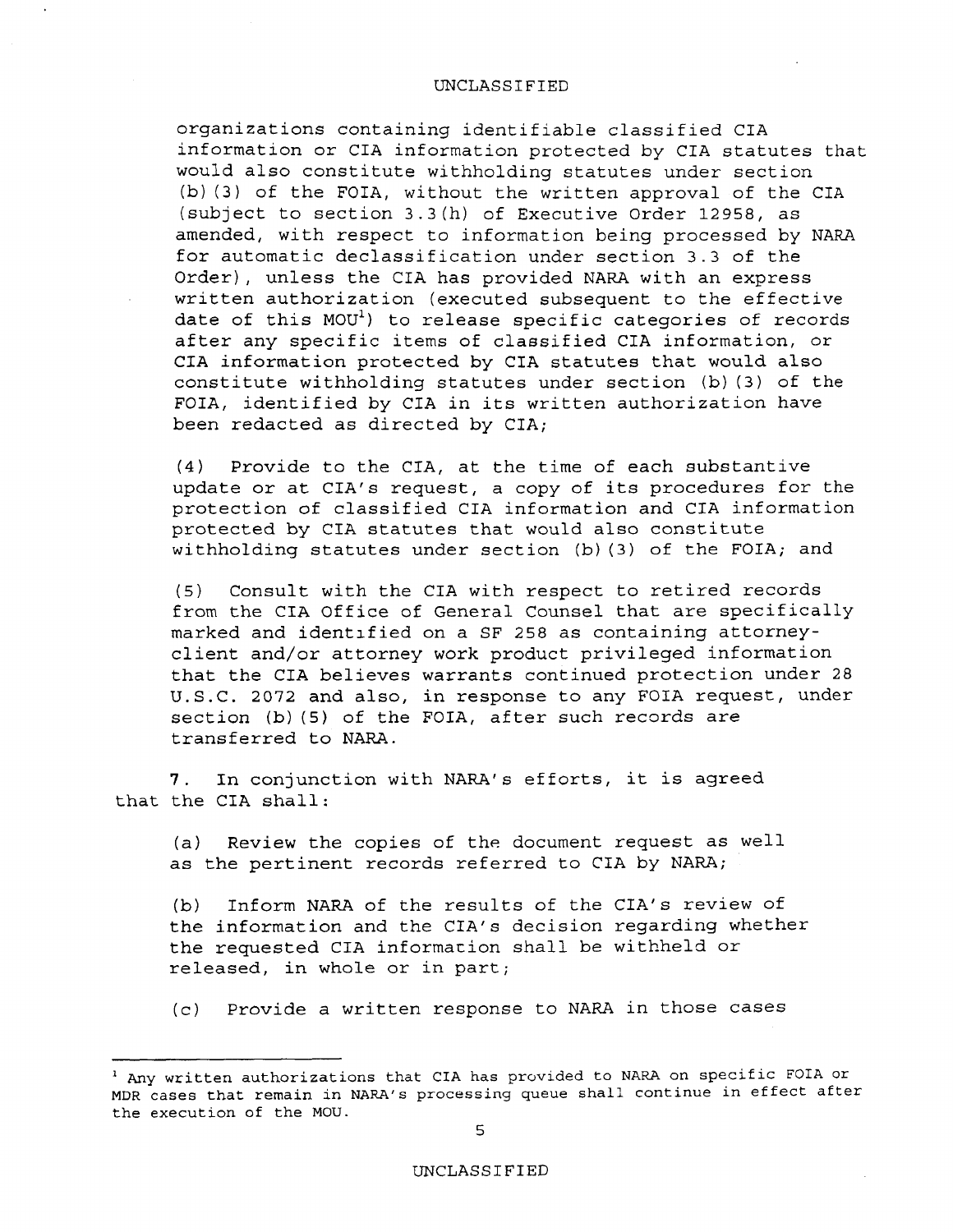where the CIA has determined that the existence or nonexistence of responsive information is classified;

(d) Clearly identify any records that have been reviewed and exempted or excluded, in whole or in part, from automatic declassification, that are subsequently transferred by CIA to NARA (noting the exemption code, and any future declassification re-review date<sup>2</sup>). For records released by CIA in whole or in part on the CREST system, shelf lists shall be prepared by CIA to enable researchers to obtain such records by accessing the CREST system. If any files series (or portion of any file series) that has been exempted from automatic declassification review is subsequently transferred by CIA to NARA, CIA shall provide NARA with a copy of the relevant exemption notification sent by CIA to the President, as well as the date by which the records contained in the transferred exempt file series (or exempt files series portion) will be declassified unless they have been appropriately reviewed and exempted before that date;

(e) Clearly identify, whenever records transferred to NARA by CIA have been approved for release by CIA, any records containing other agency equities, and the agencies to which NARA should make any additional referrals; and

(f) Comply with all applicable NARA procedural regulations and policies regarding the handling of archival materials.

B. It is further agreed that CIA shall periodically, review the exemptions in force under subsection (a) of section 701 of the National Security Act of 1947 to determine whether such exemptions may be removed from any category, or any portion thereof, of any exempted files that *have* been transferred to NARA. Such reviews may be conducted as part of the CIA's decennial review process required by section 701.

9. It is also agreed that the procedures contained in this MOU shall apply to any classified CIA records and CIA records protected by CIA statutes that would also constitute withholding statutes under section (b) (3) of the FOIA, or records of other agencies or organizations containing identifiable classified CIA information or information protected by CIA statutes that would

<sup>2</sup> Records containing information the release of which could be expected to reveal the identity of confidential human sources or human intelligence sources will not reflect a specific date or event for declassification in accordance with sections 3.3(c) (3) and (d) (3) of Executive Order 12958, as amended.